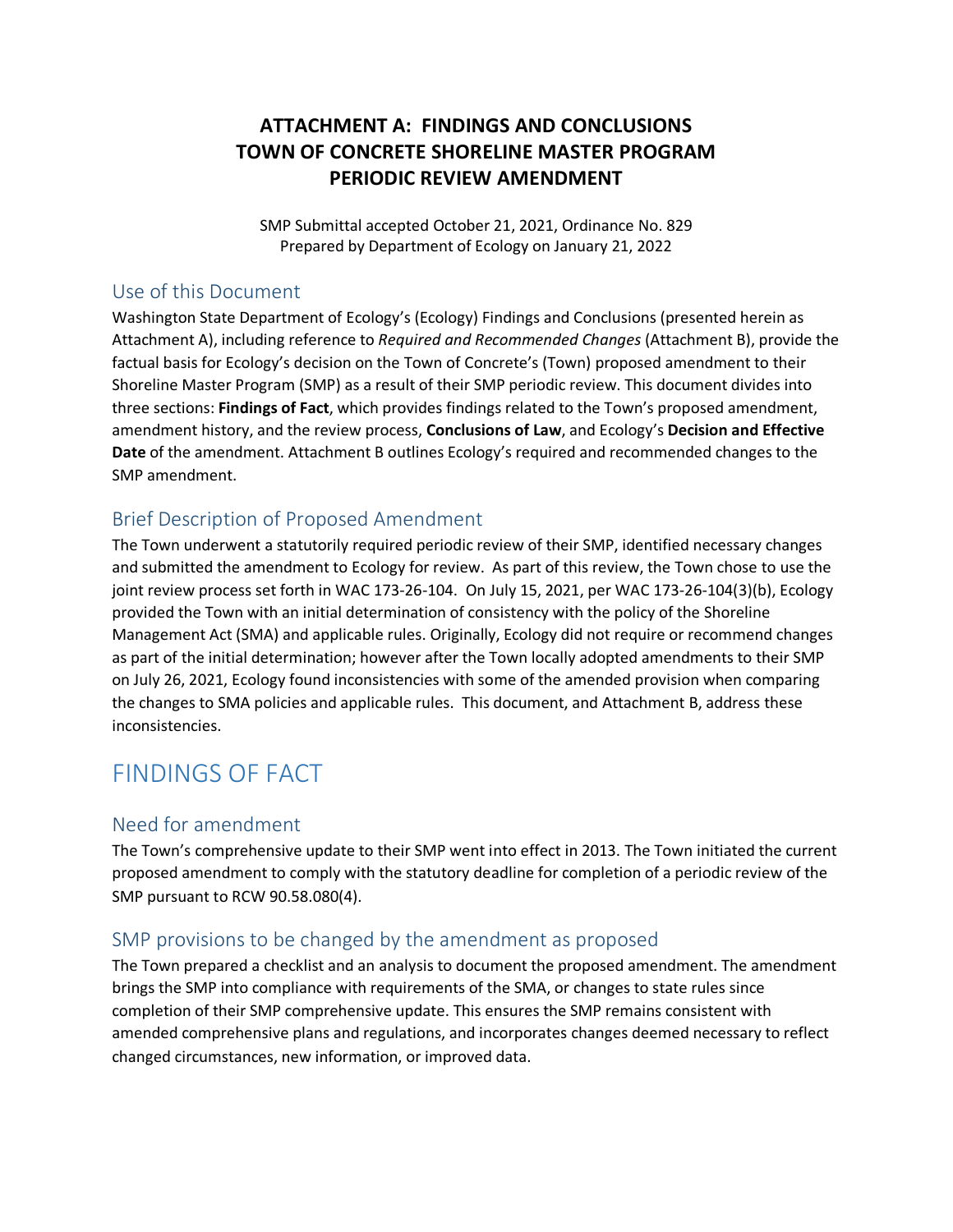The Town's SMP is a standalone planning document that outlines goals and policies for the shoreline of the town and establishes regulations for development occurring within shoreline jurisdiction.

The SMP regulates shoreline uses and development along Lake Shannon, the Baker River Canyon and Baker River Channel Segments, and portions of the Upper Skagit River and Lower Skagit River segments. The Official Shoreline Designation Map is located in Attachment A of the Town's SMP.

The Town's SMP amendment proposes the following changes:

## *Periodic Review Checklist*

The Town revised the SMP based on items identified on Ecology's 2019 SMP Periodic Review Checklist.

- Replaced language under section 9.3.1 with Ecology's example language to adjust the cost threshold for building freshwater docks, per 2019a.
- Amended the definition of development per 2017a.
- Added new subsection 9.3.2, listing the exception categories with their statutory basis per 2017c.
- Added shoreline permit exemption language under section 9.3.1 for retrofitting existing structure to comply with the Americans with Disabilities Act, per 2016a.
- Added a new provision under new subsection 9.3.3, using Ecology's example language to list special procedures for WSDOT projects on state highways.

# Amendment History, Review Process

The Town prepared a public participation program in accordance with WAC 173-26-090(3)(a) to inform, involve, and encourage participation of interested persons and private entities, tribes, and applicable agencies having interests and responsibilities relating to shorelines. The Town relied on thei[r website](http://www.townofconcrete.com/planning.php)<sup>[1](#page-1-0)</sup> as the primary method of disseminating information relating to the review to the public and other interested parties. The Town developed the periodic review through a series of regularly scheduled zoom meetings with the Town Council, beginning February 16, 2021 and continuing through May 18, 2021.

The Town used Ecology's checklist of legislative and rule amendments to review amendments to Chapter 90.58 RCW and department guidelines that have occurred since their comprehensive update. Using the checklist, the Town identified which laws and rules they should consider for amendment in the SMP, pursuant to WAC 173-26-090(3)(b)(i). The Town also reviewed changes to the comprehensive plan and development regulations to determine if the shoreline master program policies and regulations remain consistent, pursuant to WAC 173-26-090(3)(b)(ii). The Town considered whether to incorporate any amendments needed to reflect changed circumstances, new information, or improved data, pursuant to WAC 173-26-090(3)(b)(iii). The Town consulted with Ecology and encouraged stakeholders' response to environmental review through the State Environmental Policy Act (SEPA), and decision makers' response through the public hearing process.

## *Joint local/state comment period under WAC 173-26-104*

The Town and Ecology held a joint local and state comment period on the proposed amendments following procedures outlined in WAC 173-26-104. The comment period began on April 29, 2021 and

<span id="page-1-0"></span> <sup>1</sup> <http://www.townofconcrete.com/planning.php>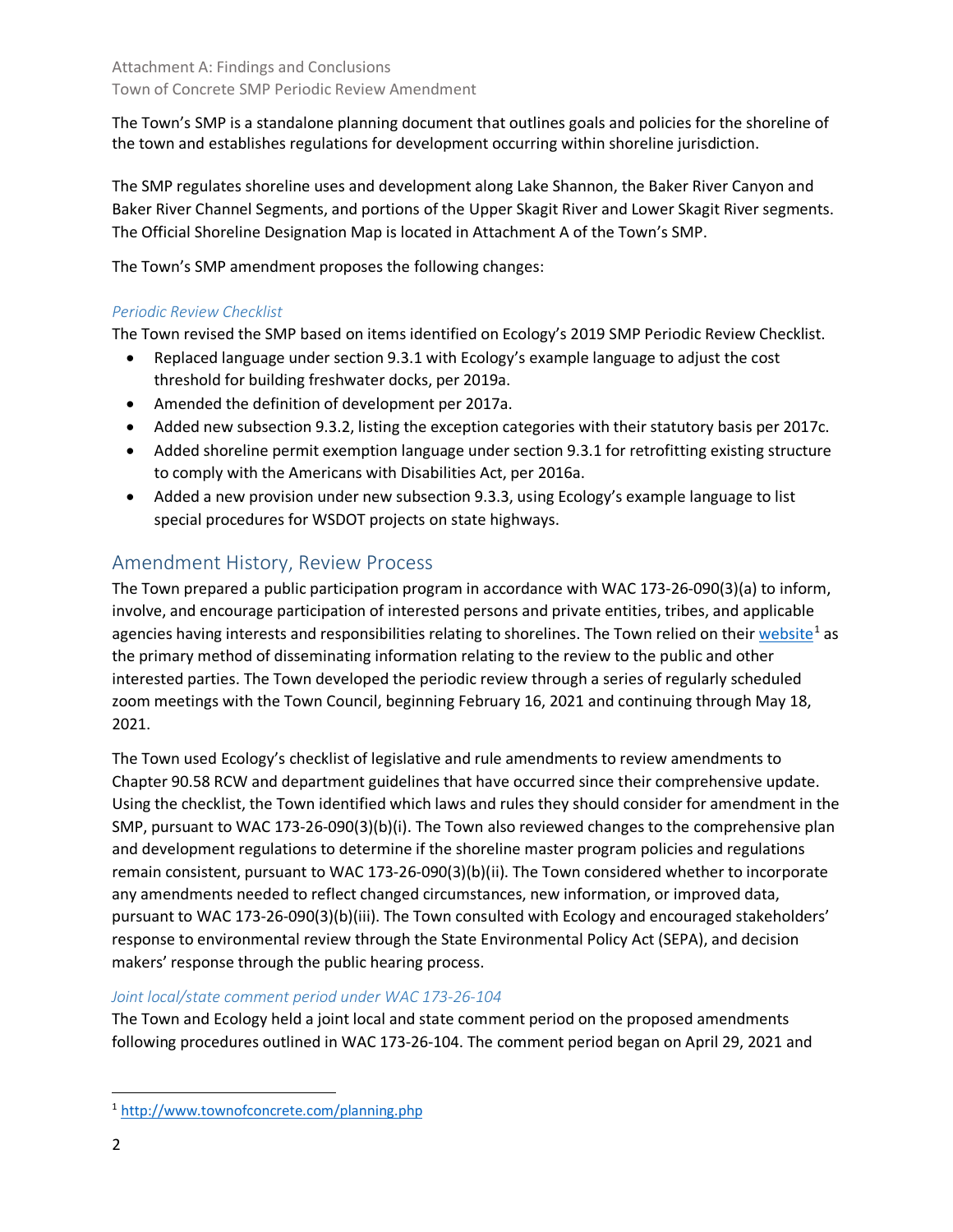continued through May 29, 2021. A virtual public hearing was held before the Planning Commission on June 14, 2021.

The Town provided notice to local interested parties, including a statement that the hearing was intended to address the periodic review in accordance with WAC 173-26-090(3)(c)(ii). Ecology distributed notice of the joint comment period to state interested parties on April 22, 2021. The Samish, Sauk-Suiattle, Swinomish, and Upper Skagit Tribes were invited to provide comment and to consult government to government, if needed, on April 22, 2021.

The Town accepted public comments on the proposed SMP amendment during the 30-day public comment period. There were no comments submitted on the proposed amendments.

#### *Initial Determination of Consistency*

As part of this review, the Town chose to use the joint review process set forth in WAC 173-26-104. After the joint local and state comment period and hearing, the Town submitted the proposed amendment to Ecology for initial review. Under WAC 173-26-104(3)(b), Ecology must provide the Town with an initial determination of consistency with the policy of the SMA and applicable rules.

Ecology received the Town's submittal for an initial determination of consistency on June 15, 2021. We issued our formal written statement of initial concurrence to the Town's proposed amendments on July 15, 2021.

The record was considered, and Ecology concluded the proposal was consistent with applicable laws and rules. Based upon this determination, Ecology advised the Town to proceed to local adoption.

#### *Final Submittal*

With passage of Ordinance #829, on July 26, 2021, the Town authorized staff to forward the proposed amendments to Ecology for final review and approval. Ecology received the Town's original submittal of the amendments on July 27, 2021. This initial submittal did not include a copy of the Town's current Critical Areas Regulations, which Ecology later received on October 13, 2021. Ecology verified the submittal as complete on October 21, 2021. This began our formal review of the Town's proposed amendment.

At the conclusion of our formal review, Ecology's Director must decide to approve the amended program as submitted, approve it with required changes and/or recommended changes, or deny the amendment.

# Consistency Review

#### *Consistency with Chapter 90.58 RCW*

The proposed amendment has been reviewed for consistency with the policy of RCW 90.58.020 and the approval criteria of RCW 90.58.090(3), (4) and (5). The Town has also provided evidence of compliance with SMA procedural requirements for amending their SMP contained in RCW 90.58.090(1) and (2).

#### *Consistency with applicable guidelines (Chapter 173-26 WAC, Part III)*

The proposed amendment has been reviewed for compliance with the requirements of the applicable Shoreline Master Program Guidelines (WAC 173-26-171 through 251 and 173-26-020 definitions). This includes review for compliance with the SMP amendment criteria found in WAC 173-26-201(1)(c) along with review of the SMP Periodic Review Checklist completed by the Town.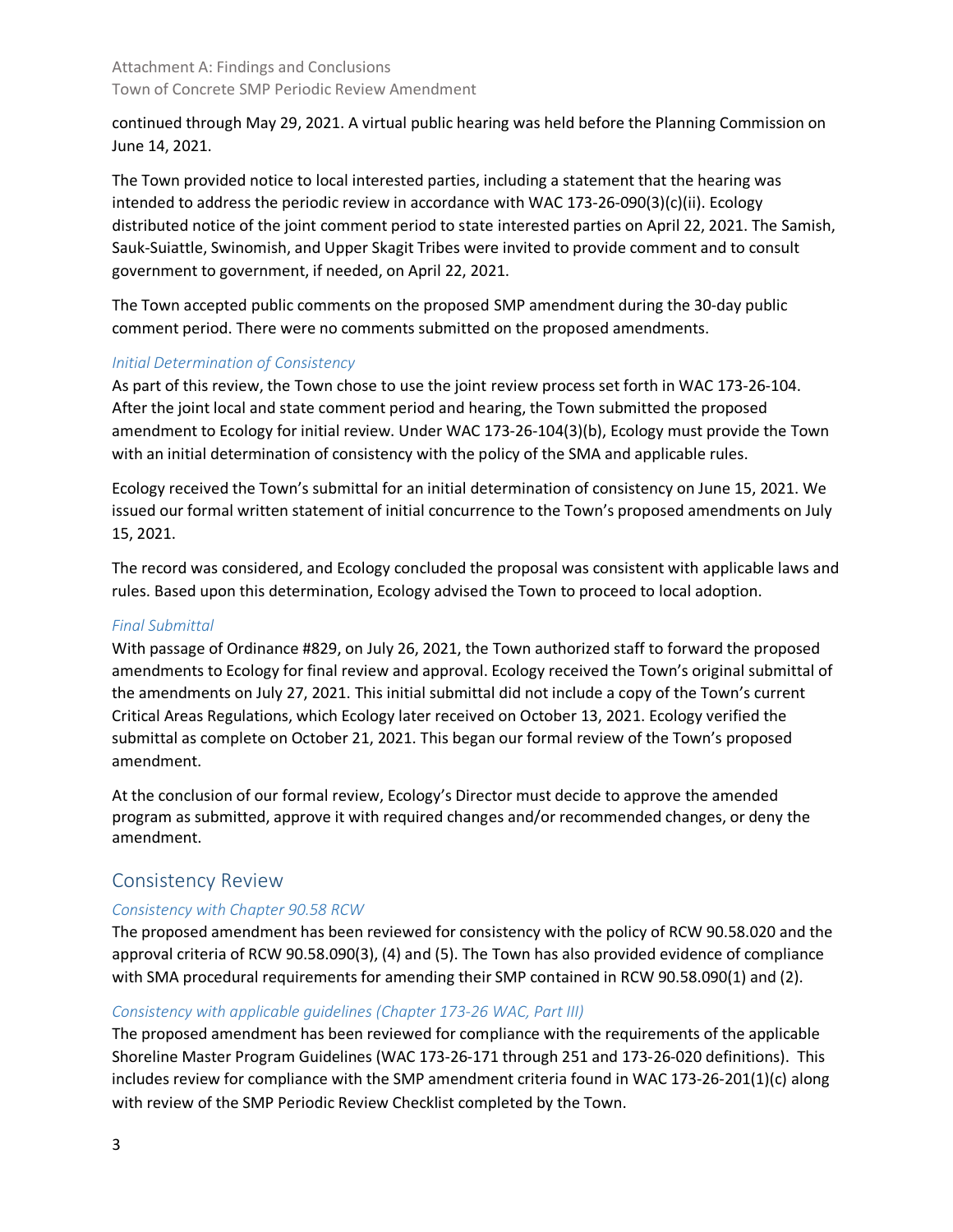#### *Consistency with SEPA Requirements*

The Town submitted evidence of SEPA compliance in the form of a SEPA checklist and issued a Determination of Non-Significance (DNS) for the proposed SMP amendments on April 29, 2021.

#### *Other Studies or Analyses supporting the SMP amendment*

Ecology reviewed the following supporting documents prepared for the Town in support of the SMP amendment:

- Public participation plan
- Periodic review checklist
- Shoreline environment designation map dated March 13, 2013
- Five memorandums describing the periodic review process, potential changes to the SMP, and status updates to the Concrete Town Council between February 16, 2021 through May 18, 2021
- SMP periodic review staff report prepared by Graham Bunting Associates, dated April 26, 2021, amended June 7, 2021.

# Summary of Issues Identified by Ecology as Relevant to Its Decision

Ecology must review all SMPs to ensure consistency with the SMA and implementing rules, including WAC 173-26, State Master Program Approval/Amendment Procedures, and Master Program Guidelines. WAC 173-26-186(11) specifies that Ecology "shall insure that the state's interest in shorelines is protected, including compliance with the policy and provisions of RCW 90.58.020."

Based on Ecology's review of the proposed amendments for consistency with applicable SMP Guidelines requirements and the SMA with consideration of supporting materials in the record submitted by the Town, Ecology has identified issues relevant to its decision, which are outlined below and in Attachment B:

#### *Critical Areas Regulation Incorporation*

The current SMP adopted the Town's 2008 Critical Areas Regulations (CAR Chapter 16.12 - Ordinance 631) by direct reference and is included as an appendix (titled "Attachment B") to the SMP. The Town proposes to substitute out-of-date critical area regulations language with CAR updated in 2018 (Chapter 16.12, Ordinance 784), and eliminate its inclusion as an appendix. The 2018 CAR incorporate Ecology's 2014 Wetland Rating System for Western WA and recommended buffer table consistent with Ecology's Guidance.

As part of this amendment, the Town updated the SMP's incorporation of critical area regulations from the 2008 CAR to the 2018 CAR, as codified in CMC 16.12. The CAR incorporation located in section 7 of the SMP includes the entirety of the updated CAR provisions without any exclusion of CAR exemptions.

We reviewed the Towns CAR incorporation for consistency with the SMA and applicable SMP Guidelines requirements and find inconsistencies of multiple provision with state shoreline requirements. RCW 90.58.610 and RCW 36.70A.480 govern the relationship between SMPs and development regulations to protect critical areas. Specifically, RCW 36.70A.480 provides that upon Ecology approval of a jurisdiction's comprehensive update, critical areas in shoreline jurisdiction are protected solely by the SMA and SMP, and that the procedural and substantive requirements of the Growth Management Act do not apply to these critical areas located within shoreline jurisdiction [RCW 36.70A.480(3)(d)].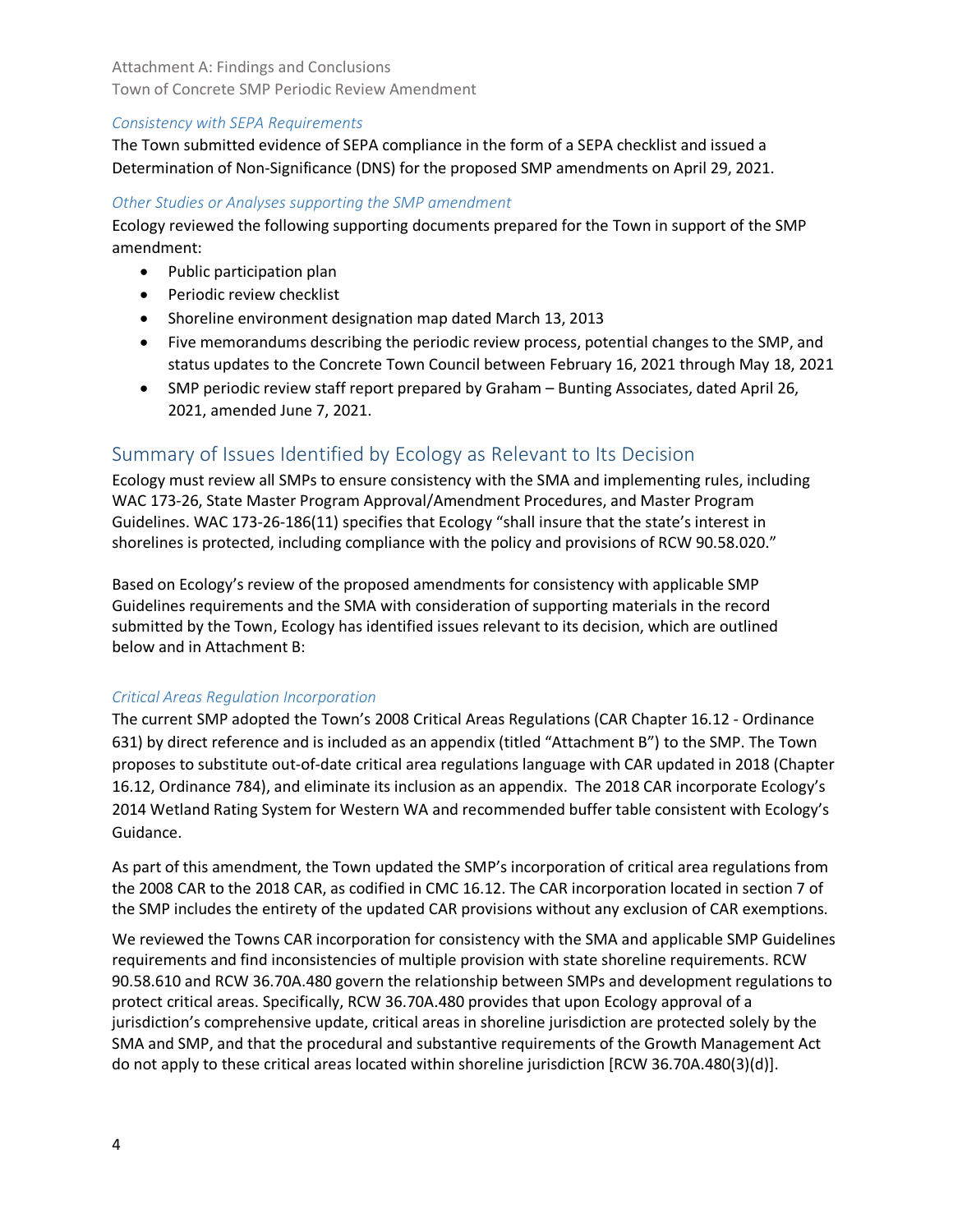Local governments may incorporate regulations from other municipal codes by referencing a specific, dated edition of the ordinance pursuant to WAC 173-26-191(2)(b), thus formally incorporating the referenced provisions into the SMP.

*Finding. Ecology finds that the Town's proposed incorporation of CAR provisions is inconsistent with the requirements of WAC 173-26-191(2)(b), as the proposed incorporation does do not include the specific dated edition of these provision. Ecology has identified changes to the amendment that are necessary for consistency [See detailed rationale in Attachment B, Item Req-1].*

*Finding. As detailed in Attachment B, Ecology finds inconsistency with provisions 16.12.100(3)(a), 16.12.100(4)(a)(vii), and 16.12.170 of CMC 16.12, containing exemptions and allowed uses in wetlands, wetland buffer averaging, and reasonable use allowance, to the permitting framework of the SMA established in RCW 90.58.140 and WAC 173-27 [See detailed rationale in Attachment B, Item Req-2].* 

*Finding. Ecology finds inconsistency with CMC 16.12.120(5)(b), allowing buffer reduction below those established by best available science, thus potentially causing net loss of shoreline ecological functions. Therefore, we find the CAR provisions inconsistent with state requirements, ensuring that SMP regulations achieve no not loss of shoreline ecological functions, pursuant to WAC 173-26-186(8)(b) [See detailed rationale in Attachment B, Item Req-2].* 

*Finding. Ecology finds the Town's definition for "development" in CMC 16.12.020 inconsistent with SMP Guideline requirements at WAC 173-26-030(6) [See detailed rationale in Attachment B Item Req-2].* 

*Finding. Ecology finds the Town's CAR provisions in CMC 16.12.040(5) are inconsistent with state requirements, specifically allowing development and uses listed in (m) and (o) to occur within critical areas without a critical area review. WAC 173-26-201(2)(d) lists preferred uses in shoreline jurisdiction, these uses do not include new and expanded utilities (unless water dependent); therefore, retaining the critical area and its buffer is preferred over new or expanded utilities. Furthermore, Ecology finds regulations for utilities must comply with WAC 173-26-241 [See detailed rationale in Attachment B, Item Req-3].*

#### *Commercial Forestry*

The current SMP requires a conditional use permit for commercial timber harvest on shorelines of statewide significance. The Town attempted to address Ecology's Periodic Review Checklist, item 2017e, by proposing to delete the conditional use requirement for commercial forestry in the Natural Shoreline Environment.

*Finding. Ecology finds the removal of requirement to obtain a conditional use permit for commercial forestry in the "natural" environment does not comply with WAC 173-26-211(5)(ii)(D). Pursuant to WAC 173-26-211(5)(ii)(D), commercial forestry may be allowed as a conditional use in the "natural" environment provided it meets the conditions of the State Forest Practices Act and its implementing rules and is conducted in a manner consistent with the purpose of this environmental designation. If the Town will allow commercial forestry in the natural environment, the town shall require a condition use permit [See detailed rationale in Attachment B, Items Req-4 & Req-5].* 

#### *Recommended Changes*

Ecology identified one recommended change to provide clarity and improved implementation. This recommendation is listed in Attachment B, item Rec-1.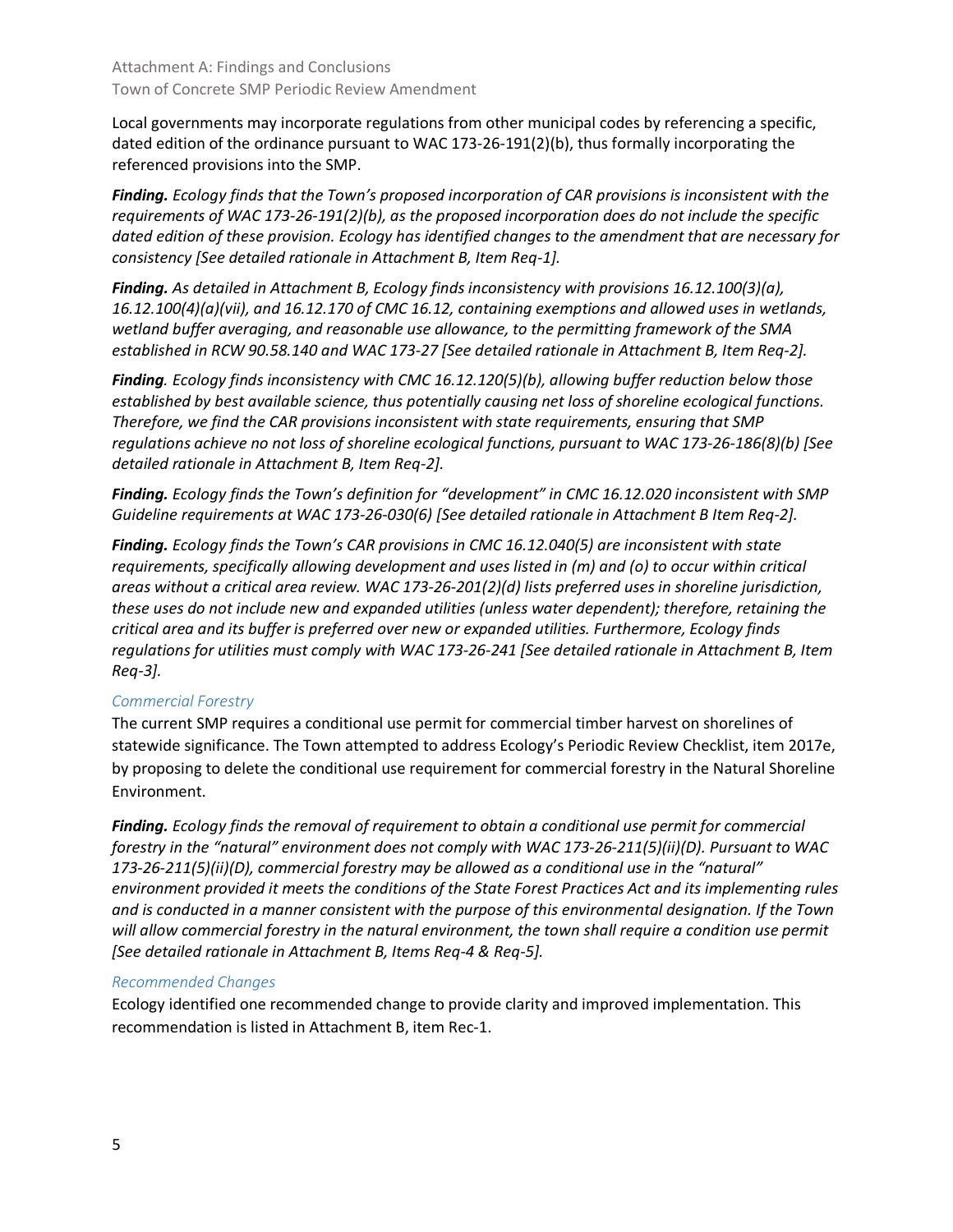# CONCLUSIONS OF LAW

After review of the complete record submitted and all comments received, Ecology concludes that the Town's proposed amendment with incorporation of Ecology's required changes as shown in Attachment B, can be considered consistent with the policy and standards of RCW 90.58.020 and RCW 90.58.090 and the applicable SMP guidelines (WAC 173-26-171 through 251 and 020 definitions).

Ecology concludes that the proposed amendment with acceptance of Ecology's required changes satisfies the criteria for approval of amendments found in WAC 173-26-201(1)(c). This includes the conclusion that approval of the SMP amendment will not foster uncoordinated and piecemeal development of the state's shorelines (WAC 173-26-201(1)(c)(i) and will assure no net loss of shoreline ecological functions will result from implementation of the amended master program (WAC 173-26- 201(1)(c)(iv) and WAC 173-26-186(8)).

Ecology concludes that those SMP segments relating to shorelines of statewide significance continue to provide for the optimum implementation of Shoreline Management Act policy (RCW 90.58.090(5).

Ecology concludes that the Town has complied with the requirements of RCW 90.58.100 regarding the SMP amendment process and contents.

Ecology concludes that the Town has complied with the requirements of RCW 90.58.130 and WAC 173- 26-090 and WAC 173-26-104 regarding public and agency involvement in the SMP review and amendment process, including conducting a public hearing, providing notice, consultation with parties of interest, and solicitation of comments from tribes, government agencies and Ecology.

Ecology concludes that the Town has complied with requirements of Chapter 43.21C RCW, the State Environmental Policy Act.

Ecology concludes that the Town SMP submittal to Ecology was complete pursuant to the requirements of WAC 173-26-090, WAC 173-26-104, and WAC 173-26-110.

Ecology concludes that we have complied with the state's procedural requirements for review and approval of shoreline master program amendments as set forth in RCW 90.58.090 and WAC 173-26-104, WAC 173-26-110, and WAC 173-26-120.

Ecology concludes that with this action the Town has completed the required process for periodic review in accordance with RCW 90.58.080(4) and applicable state guidelines (WAC 173-26).

# DECISION AND EFFECTIVE DATE

Based on the preceding, Ecology has determined the proposed amendment will be consistent with the policy of the SMA, the applicable guidelines and implementing rules, once the required changes set forth in Attachment B are accepted by the Town. Ecology has also determined that the SMP could benefit from incorporation of the recommended changes identified in Attachment B. The Town may choose to adopt some or all of the recommended changes in Attachment B. Pursuant to RCW 90.58.090(2)(e), the Town must notify Ecology of the approval or denial of the recommended changes.

As provided in RCW 90.58.090(2)(e)(ii) the Town may choose to submit an alternative to all or part of the changes required by Ecology. If Ecology determines that the alternative proposal is consistent with